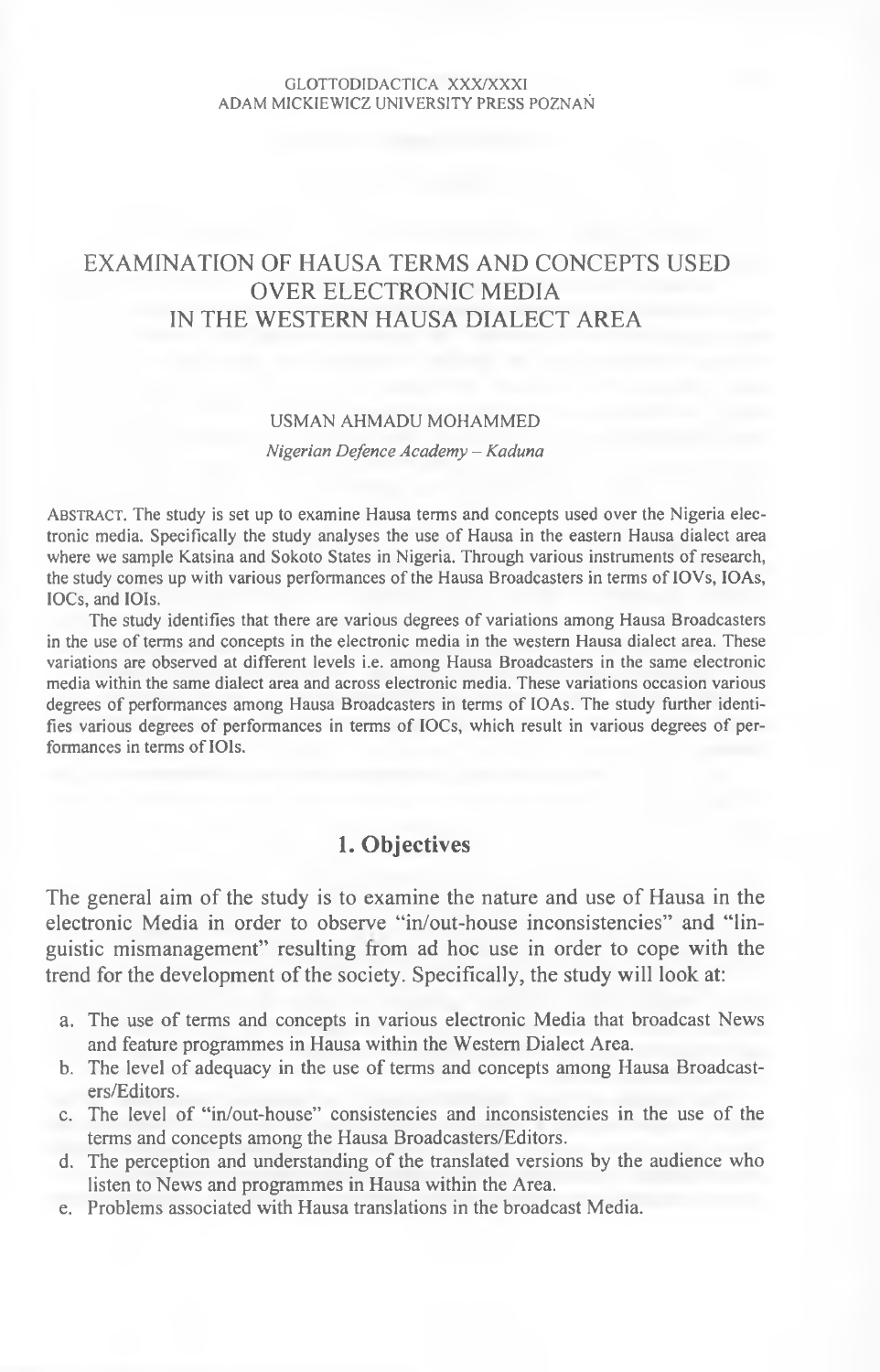### **2. Method and Procedures**

### **2.1. Research Method**

For this type of study various approaches may be used depending on the focus and the scope of the study.

Linguists, Sociolinguists and Scholars interested in the use of language have designed various approaches, which are aimed at determining of the use language(s) in its social context. The consensus among these Scholars is that this type of Research may be handled in different ways depending on the aims and objectives of the Research. W.N. Francis (1983) in his book titled: *Dialectology: An Introduction* identifies four approaches viz: a) the Traditional Approach which focuses on past events. Thus this type of approach is Diachronic and item centred i.e. historical in nature b) the Structural Approach which is not historical in nature i.e. Synchronic. This approach is essentially system centred. The Structural approach has always been concerned with the forms c) the Generative Approach which is panchronic. This approach is rule centred. The Generativists use this approach. These Scholars hold the view that language is rule governed. According to them to learn a language is to internalise the rules that governed the use of that language, d) the Sociolinguistic Approach is also Panchronic but Speaker centred. The Sociolinguistic Approach is concerned with who speaks what, with whom, where and when? This type of analysis investigates language in the social context. Thus our study falls within the scope of the Sociolinguistic Approach since we are concerned with the investigation of Hausa in the electronic Media.

In as much as we are interested in determining the cases of variations in the use of Hausa terms and concepts within and across the Media establishments our standard is the Standard Hausa, which is mainly based on the Kano dialect. *Hausa in the Media: A Lexical Guide* by McIntyre and Meyer-Bahlburg (1991) serves as the reference guide in the identification of the case or cases of variations in the use of terms and concepts. That means that the terms and/or concepts used in any Media establishment(s) are checked against the form(s) in the reference Guide. This is in order to determine case or cases of in-/out-house inconsistencies.

The second Method adopted for the analysis in this research is the Analytical Survey Method, which is not only descriptive in nature but also interpretative in its statistical sense. Statistics, which is part of the Analytical Survey Method, is used in this research to determine various degrees of variation in the use of terms and concepts in electronic Media.

The Analytical Survey Method presents an interesting description of the method, which is aimed at reducing data to figures for the sake of interpretations. There figures that represent different statistical observations are used to unravel certain realities. The analytical survey method comprises two components, each of which is determined by certain statistical activities aimed at the classification and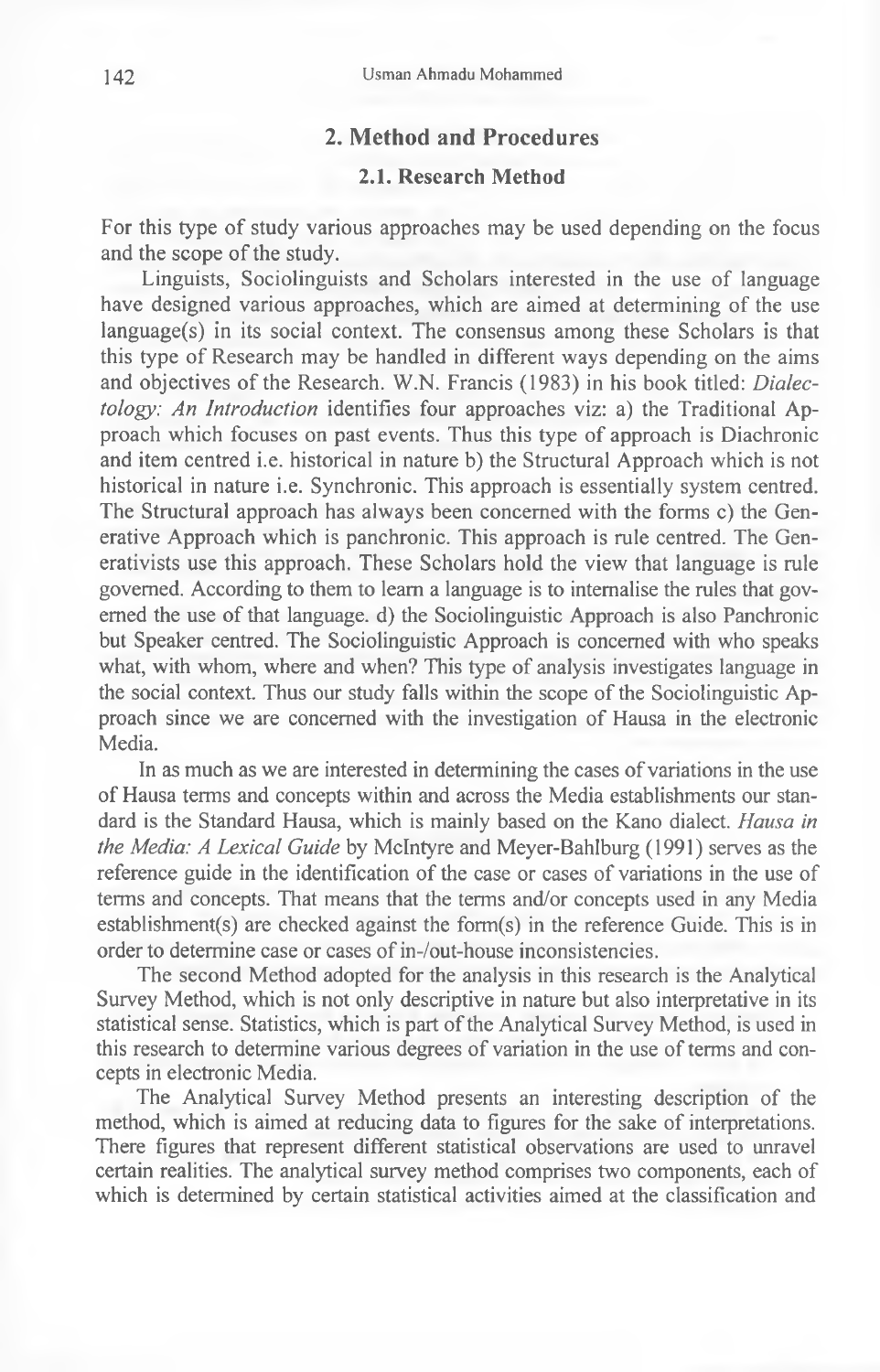organisation of the data. The components of the Analytical Survey Method are: a) Descriptive Statistics and b) Inferal Statistics. For the sake of this study we consider Descriptive Statistics, which comprises statistical observations such as: Mean, Standard Deviation, Average Deviation and Dispersion Range. These statistical observations are measurements that are classified under the Central Tendency (we are going to discuss these statistical observations further below). Two scales are used in this research to determine the two instances in the use of terms and concepts. These instances are: a) the inconsistencies in the use of terms and concepts where we distinguish between the degree of inconsistencies within each Media establishment i.e. in-house inconsistencies and b) the degree of inconsistencies across Media establishments i.e. out-house inconsistencies. For these types of considerations the statistical units of measurements we use are: a) the instances of inconsistencies among the respondents within or across the Media establishments are measured with the statistical unit referred to as the "Instance of Inconsistency" (henceforth *IOI)* while b) the adequacies of the renditions of terms and concepts from the SL to the TL is measured with the statistical unit referred to as the "Instance of Adequacy" (henceforth *10A)* and the instances of variations among the respondents within or across the Media establishments are measured with the statistical unit referred to as the "Instance of Variation" (henceforth *JOV)(* the explanations of these statistical units will be presented further below). In order to reinforce the Descriptive Method we thought necessary and reasonable to adopt what Milroy (1987:3) refers to as the "Introspective Method" which according to him provides "accessibility to linguistic structures and organisations". The Introspective Method allows the researcher to use his competence in order to determine certain situation i.e. to identify, describe, and interpret linguistic phenomena. Leedy (1974:30) argues that the Descriptive Method is the "intense looks with accuracy at a phenomenon of the moment and describe what precisely what one has seen".

#### **2.2. Sampling**

Sampling procedures in this research takes into account some selected variables such as the dialectal differences, the educational attainment, and the experience of the broadcasters. Sampling procedures determine the universe of the research and its populace. The criteria used in the selection of this representative sample are related to whether the area of broadcast is originally Hausa speaking area i.e. endoglotic or the area is not originally Hausa speaking area i.e. exoglotic. Within the endoglotic area we consider Sokoto and Katsina States representing the Western Hausa dialects. In sum we have six (6) Media establishments. Hausa Editors/Broadcasters in all these electronic Media in these States are administered the Questionnaire designated to them i.e. the Questionnaires for Hausa Broadcasters/Editors.

The theoretical basis of sampling adopted for the selection of Hausa Listeners is from Labov's (1972b:37) concept of "random sampling". This theoretical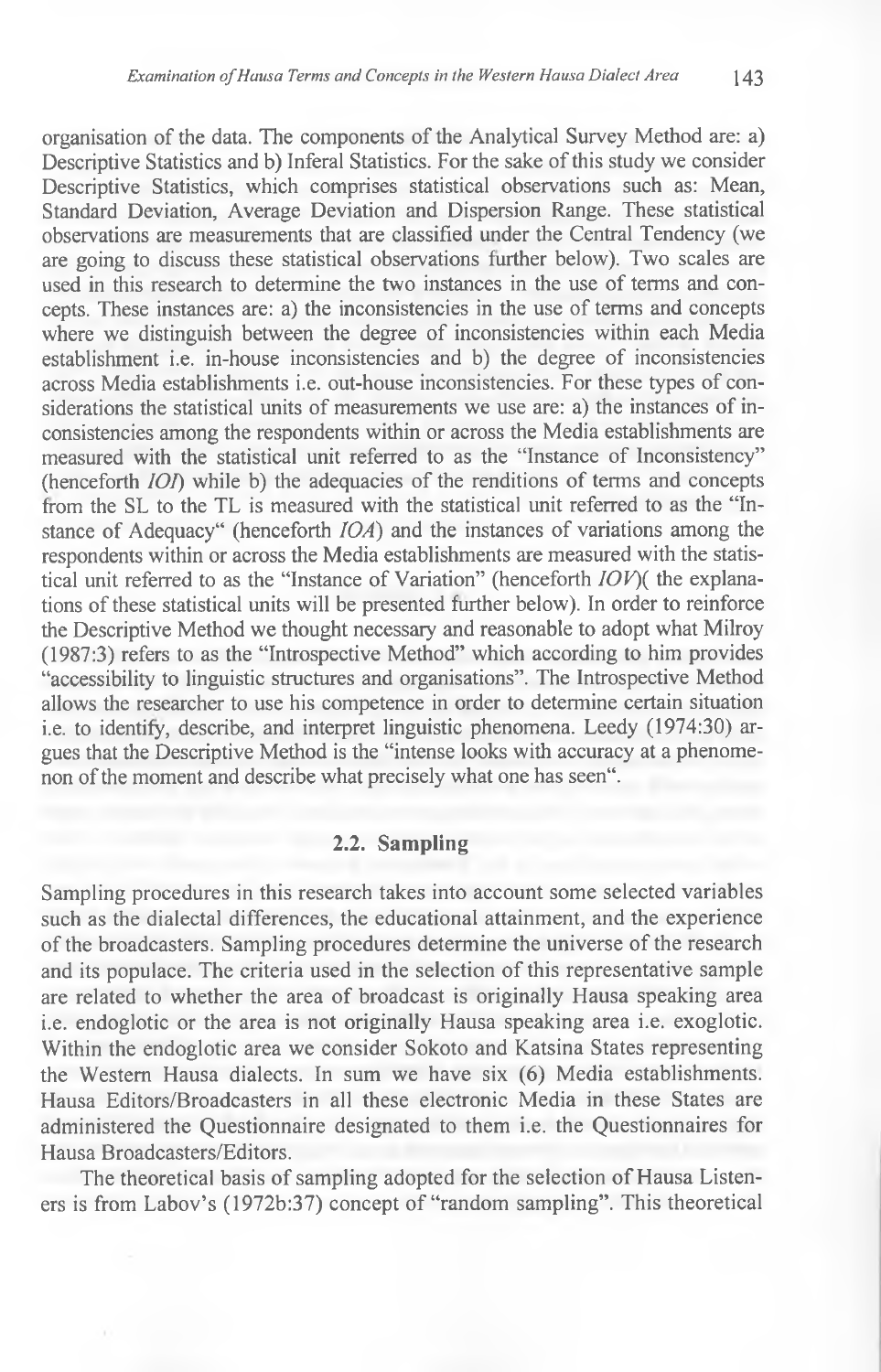concept advocated by Labov (op.cit.) is meant to select Respondents through a process where each individual within the area of the study is given a chance of being considered as a Respondent. A technique that is said to involve randomisation, various procedures are adopted. Among these procedures include: a) Roulette Wheel, b) Lottery Method, c) Table of random numbers etc. These procedures of random sampling are aimed at arriving at an un-bias sample. The central idea underlining this concept is to extract from the target population i.e. the entire population under study, a Research population i.e. a Research sample devoid of bias. The number of hundred (100) Respondents is selected through this process in each State sampled out here for the purpose of this study. Two hundred (200) Respondents/Hausa Listeners are sampled out of two States sampled here for the sake of this study. These Respondents are administered the appropriate Questionnaires for the Hausa Listeners/Viewers. The sampling procedure does not take into account social variables such as sex, educational background, and age.

### **2.3. Statistics**

Statistics is yet another instrument used in this study. Statistics is a scientific means of taking numerical facts and translate them meaningfully. In the study Statistics is used as an instrument of interpretation while the Questionnaires are used for the exploration of the field of the study. Statistics helps in the interpretation of the product obtained from the field of study. Statistics is used to determine with accuracy the levels adequacies, consistencies and inconsistencies among the electronic Media in the uses of terms and concepts. In order to measure statistically the degree of adequacies among the electronic Media, the unit of the measurement used is the "Instance of Variation" (henceforth *IOV),* which is the score as result of inadequate use of a term and/or concept. While the unit for the measurement of the consistencies is the "Instance of Inconsistency" (henceforth *101)* which is the score as result of inconsistent use of a term and/or concept. Statistics has its own characteristics in terms of organisation and classification of the data obtained. Since in the Research we use it (i.e. Statistics) as an instrument for the interpretation of the data obtained, it is deemed necessary to discuss these characteristics in order to understand the operational system of the instrument. The characteristics of the instrument i.e. Statistics are: a) Central Tendency, b) Data Spread, c) Relationship, d) Correspondence with Nature. In this study, we consider only two characteristics namely the Central Tendency and the Data Spread. We are concerned in this study with Descriptive Statistics, which does not only describe our present situation but also interpret the situation.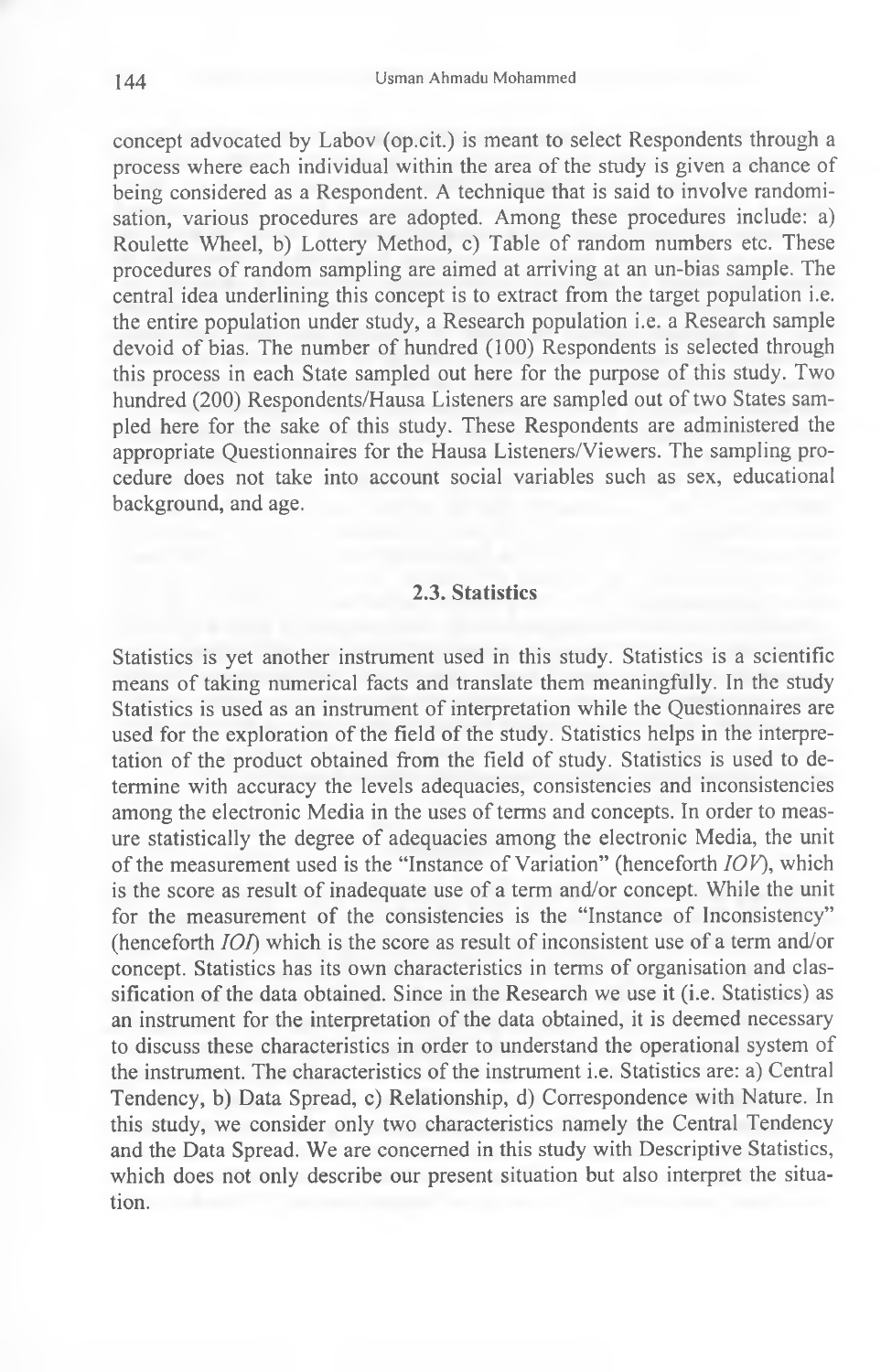### **2.4. Theoretical Framework**

The Theoretical Framework adopted in this study is adapted from Simpson's (1985) "Translation Criticism" theory with some modifications due to the focus of our research, which is the case of the study of inconsistencies in the use of terms and concepts over the Media. Simpson's theory is based on ''positive and negative points" of the translation in the electronic Media. This study is particularly concerned with the negative points since one of the objectives of this research is to determine the level of inconsistencies within each electronic Media and across the electronic Media which use Hausa for the broadcast of News and feature programmes. Moreover we intend to use the principle of Adequacy as reflected in Viney and Darbelnet (1958) in order to assess the level of adequacy of the terms and concepts used i.e. to determine whether the equivalence is well motivated. For instance when there is a case of multiple interpretations of a concept we use our standard obtained from the *Hausa Lexical Guide* to determine the most adequate interpretation in which the sub-categorisation frame is captured.

## **3. Analyses**

In this Section we intend to observe and compare the Respondents' performances in terms of *10 Vs* and *10As* within individual electronic Media in each State sampled here for the sake of this study. In addition the analyses are expected to reflect various degrees of *lOIs* among the electronic Media within the individual electronic Media and across electronic Media within the Area sampled here. These analyses are correlated with the characteristics of Hausa Listeners both within Area. In addition, the analyses are expected to reflect the extent to which these individual electronic Media converge and/or diverge in the application of terms and/or concepts over the electronic Media.

As said earlier, in the Western Hausa dialect area we have sampled two States: Sokoto and Katsina States in order to consider the performances of individual Hausa Broadcasters and the performances of each electronic Media in each State in terms of *10 Vs* and *10As.* The analysis of the instances leads us to the considerations the *IOCs* and the *lOIs* of each electronic Media within the "area". Comparison of these *IOCs* and *IOIs* are made within the electronic Media in the "area".

In Sokoto State there are three electronic Media out of which two are State owned Media while one is a Federal owned Media. The Rima Radio Sokoto is a State owned electronic Media. The four Respondents are Hausa Native Speakers of Hausa who possess a good competence in the two languages i.e. English and Hausa. Nevertheless, as said earlier the linguistic assets per se may not be enough to guarantee efficient communicative competence. An efficient commu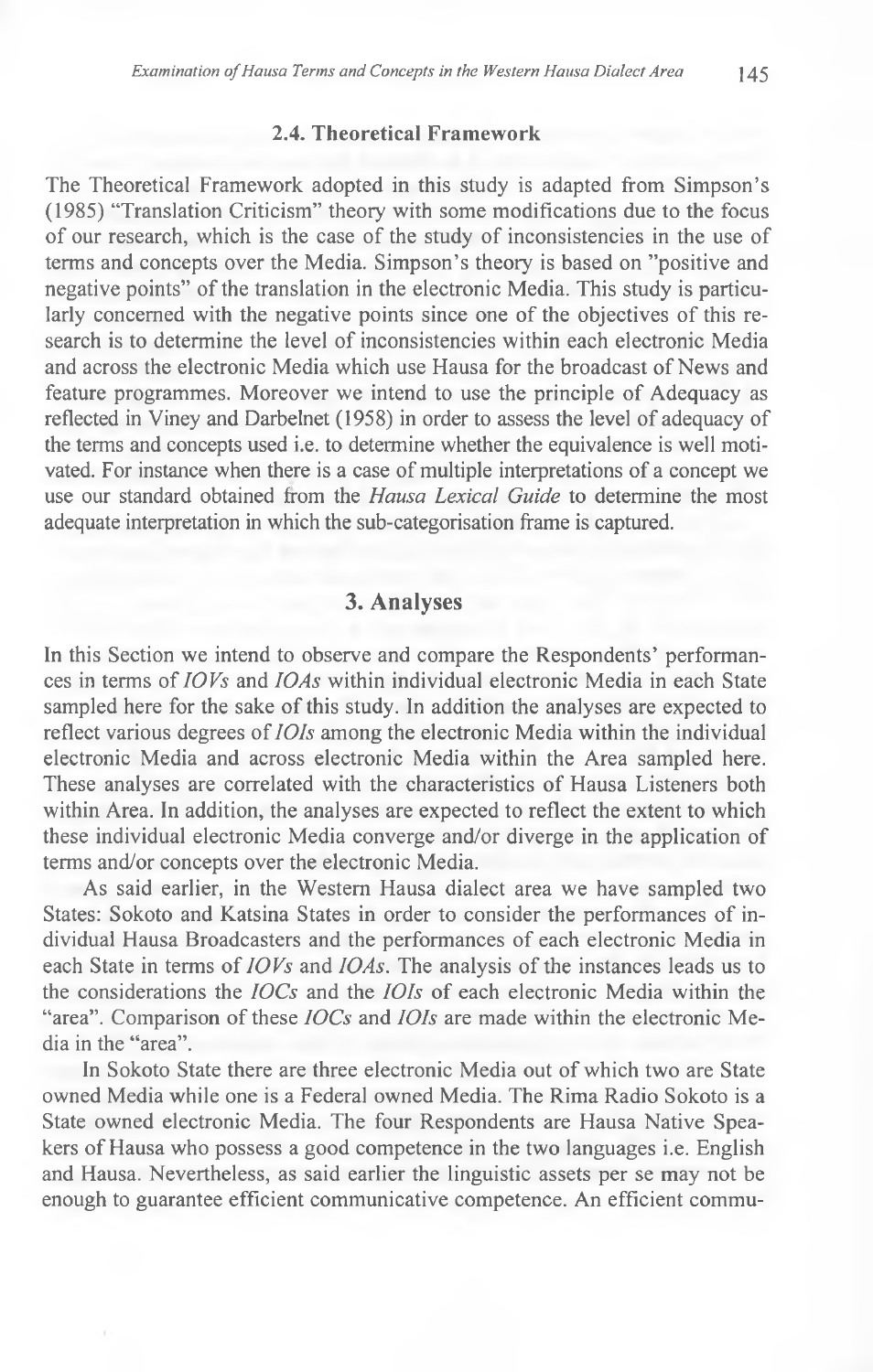nicative competence requires linguistic technicalities that are acquired through formal training in Translation. It is observed that in most electronic Media formal training in Translation is not thought necessary to the Broadcasters. The lack of the formal training may contribute to inefficient linguistic manipulations for the purpose of Mass Communication. Another aspect that may contribute to inefficiency in Hausa language development may be also the educational backgrounds of the Hausa Broadcasters who mostly possess qualifications unrelated to broadcasting. It is always assumed that broadcasting in Hausa or any other language apart from English does not require any serious consideration. This assertion may be backed by the decision taken at the Meeting of News and TV-Programmes Managers in February 2000. The decision led to the cancellation of the Hausa Translation Section in all NTA Stations that broadcast programmes in Hausa. The problems that affect the use of the language i.e. Hausa are numerous most of which militate against the standardisation of the language in the Media. All the Respondents use only *Sakkwatanci.*

There are five Respondents in the Rima Radio. Mean of the Respondents of the Respondents in terms of *IOVs* is 92. The Standard Deviation of the Respondents in terms of *IOVs* is 36.67. The Average Deviation of the Respondents in terms of *IOVs* is 16.4. From the individual deviations we can observe that four Respondents: A, B, C and E perform below the central point. Only one Respondent: D who performs above the central point. The highest performance in terms of *IOVs* is reflected against the Respondent D while the lowest performance of the Respondent is reflected against the Respondent E. The Dispersion Range of the Respondents in terms of *IOVs* is 59. The Mean of the Respondents in terms of *10As* is 53. The individual deviations in terms of *IOAs* reflect the fact that the Respondent D who performs above the central point in terms of *IOVs* performs below the central point in terms of *IOAs.* Four Respondents: A, B, C and E who perform below the central point in terms of *IOVs* perform above the central point in terms of *IOAs.* The Standard Deviation of the Respondents in terms of *IOAs* is 36.67. The Average Deviation in terms of *IOAs* is 16.4. The highest performance in terms of *IOAs* is reflected against the Respondent E while the lowest performance in terms of *IOAs* is reflected against the Respondent D. The Dispersion Range of the Respondents is 59. When we consider the total scores of Respondents in both *IOVs* and *IOAs,* we discover that the performance of the Respondents in terms of *IOVs* constitutes 63.44% while the percentage of the Respondents in terms of *IOAs* constitutes 36.55%. Thus we can observe that the percentage of performances of the Respondents in terms of *10 Vs* higher than the percentage of performances of the Respondents in terms of *IOAs.* The *IOCs* of Respondents represents 4.27% while the *IOIs* of the represents 95.72%. This shows that the percentage of the performances of the Respondents in terms of *IOIs* is greater than their percentage of performances in terms of *IOCs.*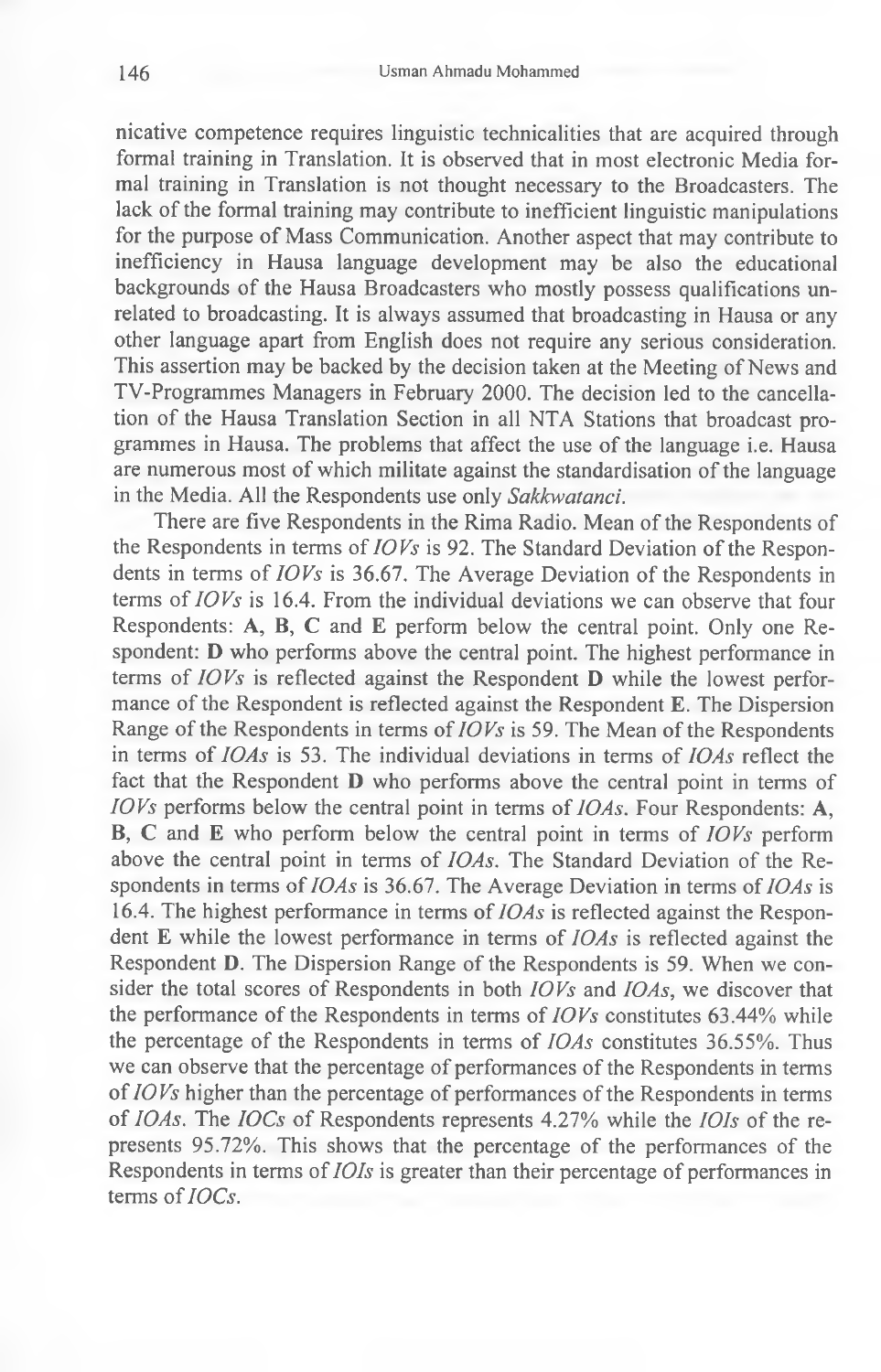The characteristics of the Respondents in the Sokoto State Television are not much different from the characteristics of the Respondents in the Rima Radio Sokoto especially in terms of linguistic potentialities. It can be observed that the Respondents possess good competence skills in the two languages i.e. Hausa and English in addition to the fact that all of them are Hausa Native Speakers of Hausa. As argued above linguistic assets are not enough to guarantee adequate performance. Though the Respondents are quite experienced in the job, the lack of formal training in Translation may be one of the sources leading to inadequate performances and variations in the uses terms and concepts. As also observed in all the electronic Media considered thus far, most of the Respondents possess educational backgrounds un-related to the field of broadcasting especially Broadcasters from the Hausa section of the electronic. The problem might have derived from the Theories of Mass Communication, which may be workable in monolingual situations where English is the sole language of broadcasts. The lack of proper consideration to other languages of broadcasts apart from English is endemic to all the electronic Media under investigation. Hausa that is widely adopted for broadcasts within and outside Nigeria suffers the same faith. This may be observed in the variations inadequacies and inconsistencies of performances of the Hausa Broadcasters in the use of terms and concepts.

The Mean of the Respondents in terms of *10 Vs* of the Sokoto State Television is 84.83. The individual deviations in terms of *IOVs* show that three Respondents: A, B and D score below the central point while the other three:  $C$ ,  $E$ and F score above the central point. That means that the highest performances in terms of *IOVs* are reflected against the Respondents whose individual deviations are above the central point while the lowest performances in terms of *IOVs* are reflected against the Respondents whose individual deviations are below the central point. The Standard Deviation of the Respondents in terms of *IOVs* is 16.73 while the Average Deviation is 6.83. The highest performance of the Respondents in terms of *IOVs* is reflected against the Respondents E. The lowest performance of the Respondents in terms of *IOVs* is reflected against the Respondent **B**. Thus the Dispersion Range of the Respondents is 25. In terms of *IOAs* the Mean of the Respondents is 60.16. The individual deviations of the Respondents in terms of *IOAs* reflect the fact that three Respondents: C, E and F perform below the central point while the other three: A, B and D perform above the central point. This means that those whose performances in terms of *IOAs* are above the central point reflect highest performances in terms of *IOAs.* Those Respondents whose performances are below the central point reflect performances lower performances in terms of *IOAs.* The Standard Deviation of the Respondents is 16.73 while the Average Deviation is 6.83. The highest performance in terms of *IOAs* is reflected against the Respondent **B** who virtually scores less in terms of *IOVs* while the lowest performance in terms of *IOAs* is reflected against the Respondent E. The Dispersion Range is 25. The perfor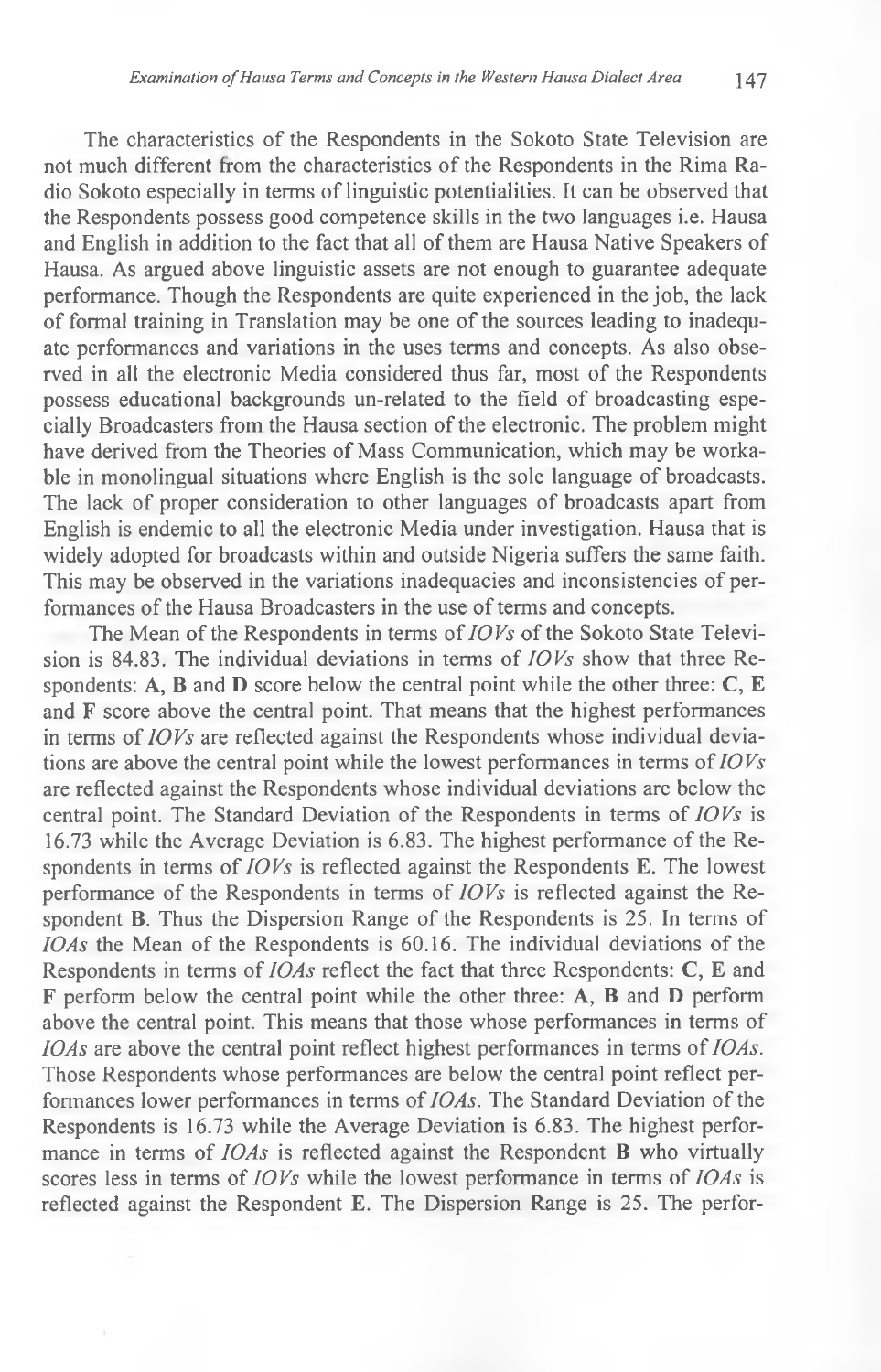mances of the Respondents in terms of *IOVs* constitute 58.5% while the performances of the Respondents in terms of *IOAs* constitute 41.49%. This shows that the performances of the Respondents in terms of *IOVs* are higher than their performances in terms of *10As.* In terms of *IOCs* the performances of the Respondents reflect 1.26% while their performances in terms of 101*s* reflect 98.73%. This shows that the performances of the Respondents in terms of *lOIs* are higher than their performances in terms of *IOCs.* The percentage of performances in terms of *IOVs* of the Respondents in the previous electronic Media is higher than that of the Respondents in this electronic Media. In terms of *IOAs* the percentage of performances of the Respondents in the previous is equally higher than the percentage of performances of the Respondents in this electronic Media. In terms of *IOIs* and *IOCs* this electronic Media reflects lower percentages than the previous electronic Media. This means that the Respondents of the previous electronic Media reflect higher level of variations and higher level of consistencies than this electronic Media. From the percentages of performances in terms of *IOAs* of the two electronic Media, we can deduce that the previous electronic Media is more consistently inadequate in the uses of terms and concepts than this electronic Media. We can observe that the consistencies among the Respondents are not synonymous to adequacies. The Respondents may be consistent but reflect high level of consistency. When the percentage of the Respondents in terms of *IOVs* is high then automatically the percentage of the performance in terms of *IOAs* is low.

The NTA-Sokoto is the only Federal electronic Media in the State. The linguistic assets of the Respondents are similar to the previous electronic Media. The Respondents possess good linguistic backgrounds in the two: English and Hausa. In most cases the competences of the Respondents in English are higher than their competences in Hausa. This may raise the question of the conceptualisation of the terms, which are presented in English. In addition to this shortcoming most of the Respondents are not given formal training in Translation, which may help them use adequately their linguistic resources. The Respondents in NTA-Sokoto use both *Kananci* i.e. an Eastern variety of Hausa and *Sakkwatanci* i.e. a Western variety of Hausa. This tendency is not observed among the Respondents in the two previous electronic Media in the State. One thing, which is apparent among the Respondents in the electronic Media in this State as regard to the dialectal use is the fact that the Respondents use more *Sakkwatanci* than *Kananci.* In fact the use of Kananci is not observed in any other electronic Media apart from NTA-Sokoto. This may be connected to the Federal nature of the institution. As observed in the previous electronic Media the Respondents possess educational qualifications un-related to Hausa broadcasting. It is assumed that educational background has nothing to do with the performances of the Broadcasters who may possess any educational background. In normal situations the broadcasters are expected to constantly develop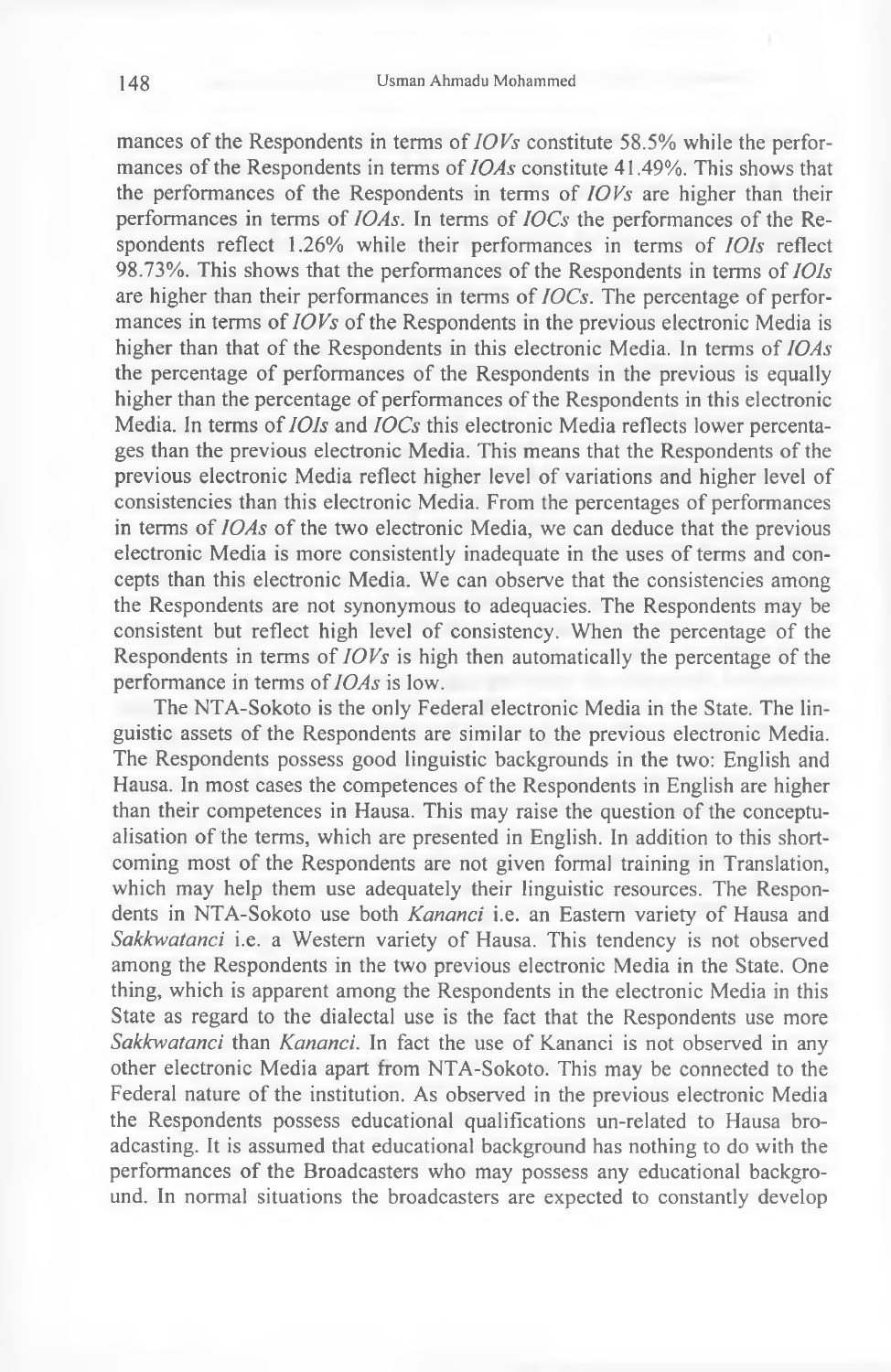the language of broadcast in order to meet up with the linguistic needs. The Broadcasters who possess educational backgrounds un-related to the language of broadcasts may not be capable to efficiently achieve this gigantic task. Thus we end up with instances of inadequacies and variations among the Broadcasters in the uses of terms and concepts over the electronic Media.

The Mean of the Respondents in terms of *IOVs* is 56.4. From these individual deviations we can observe that the four Respondents: B, C, D and E score below the central point while the Respondent: A scores above the central point. The Standard Deviation of the Respondents in terms of *IOVs* is 26.47 while the Average Deviation is 11.84. The highest score of the Respondents in terms of IOVs is reflected against the Respondent A while the lowest score is reflected against the Respondent E. Thus the Dispersion Range of the Respondents in terms of *IOVs* is 45. In terms of *IOAs* the Mean of the Respondents is 88.6. The individual deviations of the Respondents in terms of *IOAs* reveal that the Respondents: B, C, D and E reflect performances above the central point while the Respondent A reflect performances below the central point. The highest performance in terms of *IOAs* is reflected against the Respondent E while the lowest performance is reflected against the Respondent A. The Dispersion Range of the Respondents in terms of *IOAs* is 45. The performances of the Respondents in terms of *IOVs* constitute 38.89% while the performances of the Respondents in terms of *IOAs* constitute 61.1%. This shows that the percentage of the performances of the Respondents in terms of *IOAs* is higher than their percentage of their performances in terms of *IOVs.* This is a rare case where the percentage of the performances of the Respondents is higher than the percentage of their performances in terms of *IOVs.* The percentages of performances of the Respondents in other electronic Media have always been lower than the percentages of performances of the Respondents in terms of *IOVs.* In terms of *IOCs* the NTA-Sokoto has the percentage of 7.72% and in terms of *IOIs* the percentage is 92.27%. This performance is also unique in the sense that the Respondents reflect more cases of consistencies and adequacies than the previous electronic Media.

The Hausa Listeners/Viewers in this State i.e. Sokoto State prefer various electronic Media both within the State and outside. It is interesting to note that the Hausa Listeners/Viewers patronize electronic Media from the two Hausa dialect areas: the Western and the Eastern dialect areas. In addition to the local stations they (the Listeners/Viewers) listen to foreign electronic Media. Among these include the BBC-Hausa service, which has the highest percentage of Listeners followed by the VOA-service and the Radio Deutsche Welle. We can observe that the percentages of Listeners of foreign electronic Media are higher than the percentages of Listeners of local electronic Media. This may be due to nature of presentations in these foreign Media. The Hausa Listeners/Viewers also patronize TV-stations within the two dialect areas and from the Neighbo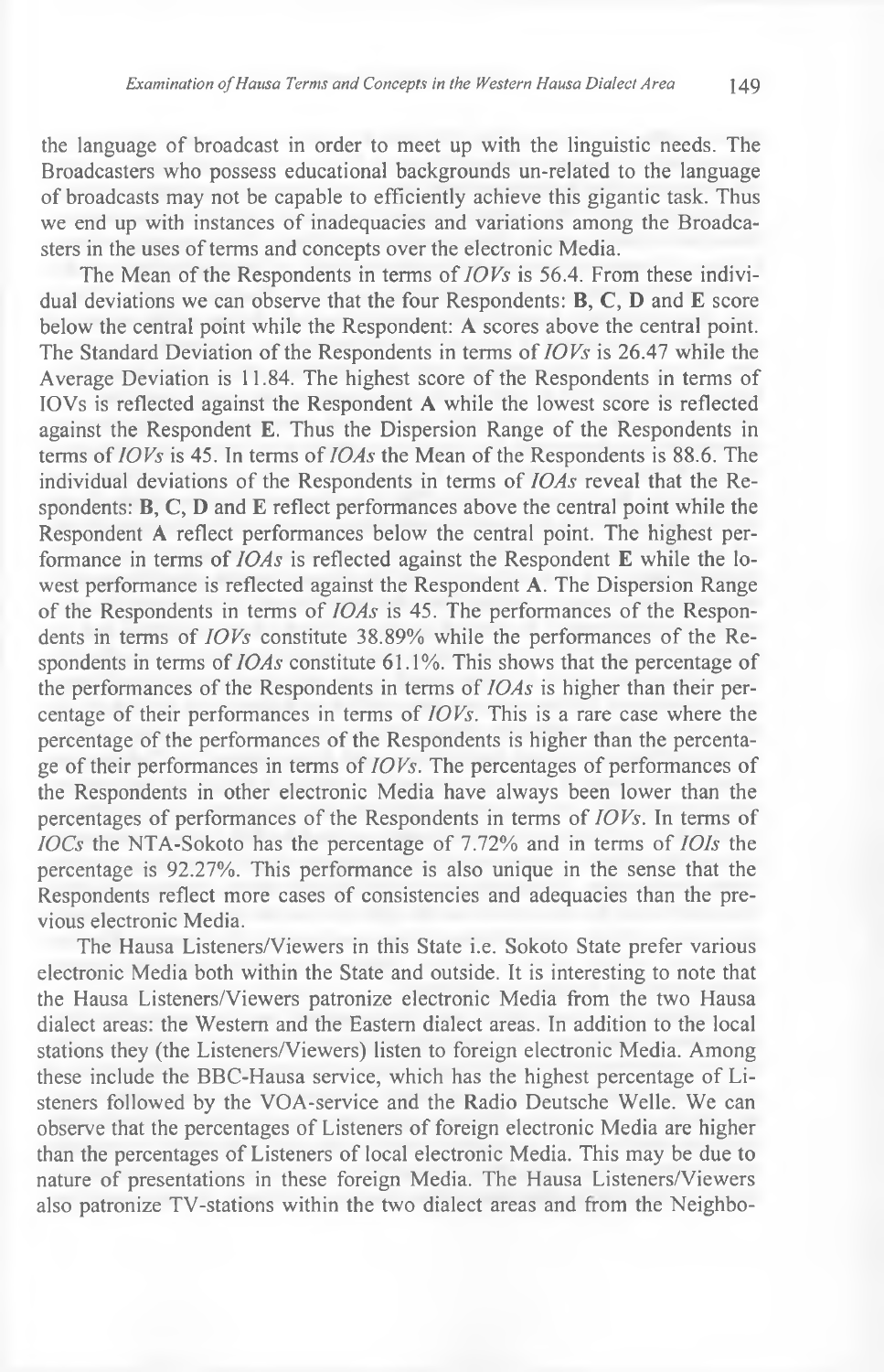uring Country: Niger Republic. This indicates that Hausa Listeners/Viewers in Nigeria listen to Hausa broadcasts from the Western electronic Media and African electronic Media that broadcast News and feature programmes in Hausa. Twenty per cent of the Hausa Listeners/Viewers in the State misunderstand Hausa terms and concepts over the electronic Media. This shows that Hausa Listeners/Viewers are not properly informed due to inadequate terms and/or concepts presented in Hausa programmes over the electronic Media. That is why it is essential to consider certain socio-linguistic factors in the process of Language Development. Forty per cent of the Hausa Listeners/Viewers have leant Hausa terms and concepts over the electronic Media. This means that Hausa Listeners/Viewers develop their language skills through electronic Media. By so doing they improve their cultures and approaches to realities because the new terms and concepts they acquire may carry some innovations. There are evidences that indicate that Hausa Listeners/viewers do learn Hausa terms and concepts over the electronic Media. This in turn indicates that in addition to the sources through which Listeners/Viewers develop their skills, electronic Media are sources through which they acquire new terms and concepts. Thus the Listeners/Viewers are at the mercy of the Media practitioners (Broadcasters) for adequate presentations of events. The Listeners/Viewers in most cases are polyethnic and multilingual. In spite of the fact that in this State the ethnic and linguistic homogeneity is more than other State, there is need to cater for the non-Hausa Speakers as well as Hausa Native Speakers in the State in Hausa language development. We can observe that most of the Respondents have learnt the language i.e. Hausa within the Western Hausa dialect area. Never the less there are some Hausaphone and Hausaphile might have acquired the language elsewhere. The point is since the aim of the Media is to inform and educate among others, the language of broadcasts should be develop in a way that it would be accessible to as larger audience as possible. The issue of misconception and breakdown of communication do not arise when Hausa language development takes care of linguistic and ethnic realities of the Listeners/Viewers. This effort must be uniform within the electronic in the State and other Hausa broadcasting Media establishments within and outside the Country. The lack coordinated efforts result to various degrees of variations and inadequacies among the Hausa Broadcasters/Editors.

Katsina State is one of the two States sampled here to represent the Western Hausa dialect area. The Hausa Broadcasters/Editors in the electronic Media in Katsina State also possess a good linguistic competence in all the skills of the two languages i.e. English and Hausa. However, as observed earlier linguistic assets per se do not guarantee a good performance. Most of the Respondents here also have not received a formal training in Translation. It seems that there is an increased dependency on linguistic competence with little or no care about the linguistic performance of the Media practitioners. Under normal cir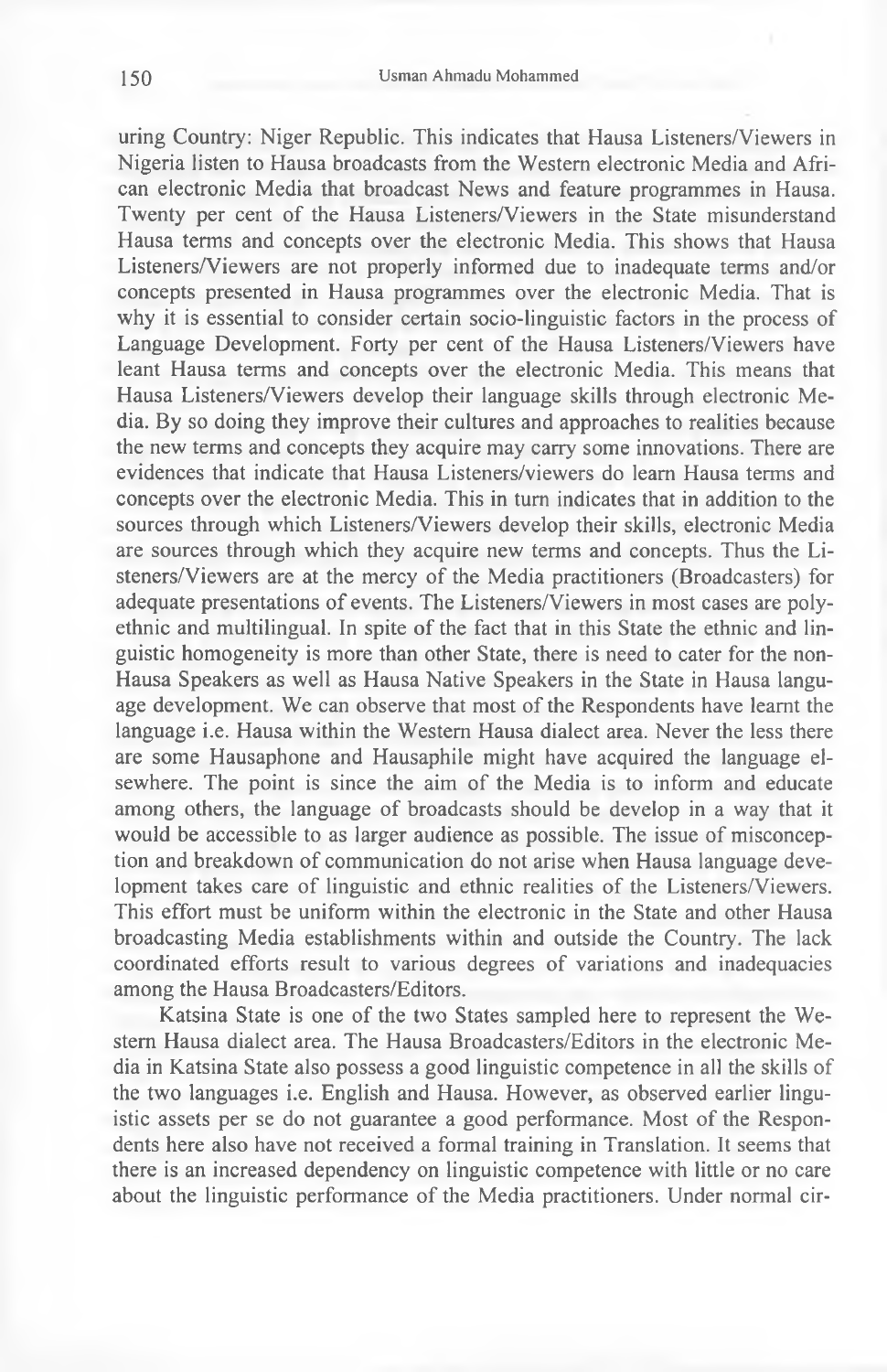cumstance the two linguistic aspects are both required in order to achieve better results in linguistic performance .The linguistic performance is acquired through linguistic rigor in which techniques of linguistic manipulation are acquired. We can observe that the Respondents use both *Sakkwatanci* and *Kananci,* which are the two main dialects. It is interesting to note that *Katsinanci,* which is supposed to be the major dialect of the State, is not used. However Hausa Native Speakers of Hausa from Katsina the Respondents prefer to use these two dialects. The educational backgrounds of most Respondents are also un-related to their profession. This may contribute to inefficient utilisation of their linguistic resources even if they have been expose formal training in Translation.

The Mean of the Respondents in terms of *10 Vs* is 92.6. From the individual deviations of the Respondents in terms of *10 Vs* we can observe that three Respondents: A, C and E reflect performances below the central point while two Respondents: B and D reflect performances above the central point. The Standard Deviation of the Respondents is 44.54. The Average Deviation is 19.92. The highest performance in terms of *10 Vs* is reflected against the Respondent B while the lowest performance is reflected against the Respondent C. Thus the Dispersion Range of the Respondents is 68. The Mean of the Respondents in terms of *IOAs* is 52.4. The individual deviations from the central point reveals that two Respondents: B and D reflect performances below the central point while the other three Respondents:  $A, C$  and  $E$  reflect scores above the central point. The Standard Deviation of the Respondents is 44.54 and the Average Deviation is 19.92. The highest performance in terms of *IOAs* is reflected against the Respondent C and the lowest performance is reflected against the Respondent B. Thus the Dispersion Range of the Respondent is 68. It can be observed that the Respondents' performances in terms of *IOVs* constitute 63.86% while their performances in terms of *IOAs* constitute 36.13%. The percentage of performances of the Respondents in terms of *IOVs* is higher than their performances in terms of *IOAs.* In terms of *IOCs* the percentage of the performances of the Respondents constitutes 4.41% while the percentage of their performances in terms of *IOIs* constitutes 95.58%. We can observe that the percentage of the performances of the Respondents in terms of *IOCs* is greater than their percentage of performances in terms of *IOIs.*

The Katsina State Television is a State owned electronic Media. The Respondents in this electronic Media possess also a good linguistic competence in English and Hausa, which is their Mother Tongue. All the Respondents except the Respondent E have formal training in Translation. We expect to have an improvement in the performances of the Respondents in both *IOVs* and *IOAs.* This is due to the fact that the formal training in Translation may help the Respondents to efficiently utilise their linguistic resources. The problem may reside in their performances in terms of *IOCs.* This is because it may be difficult for the Respondents to possess the same approach to the linguistic assets in order to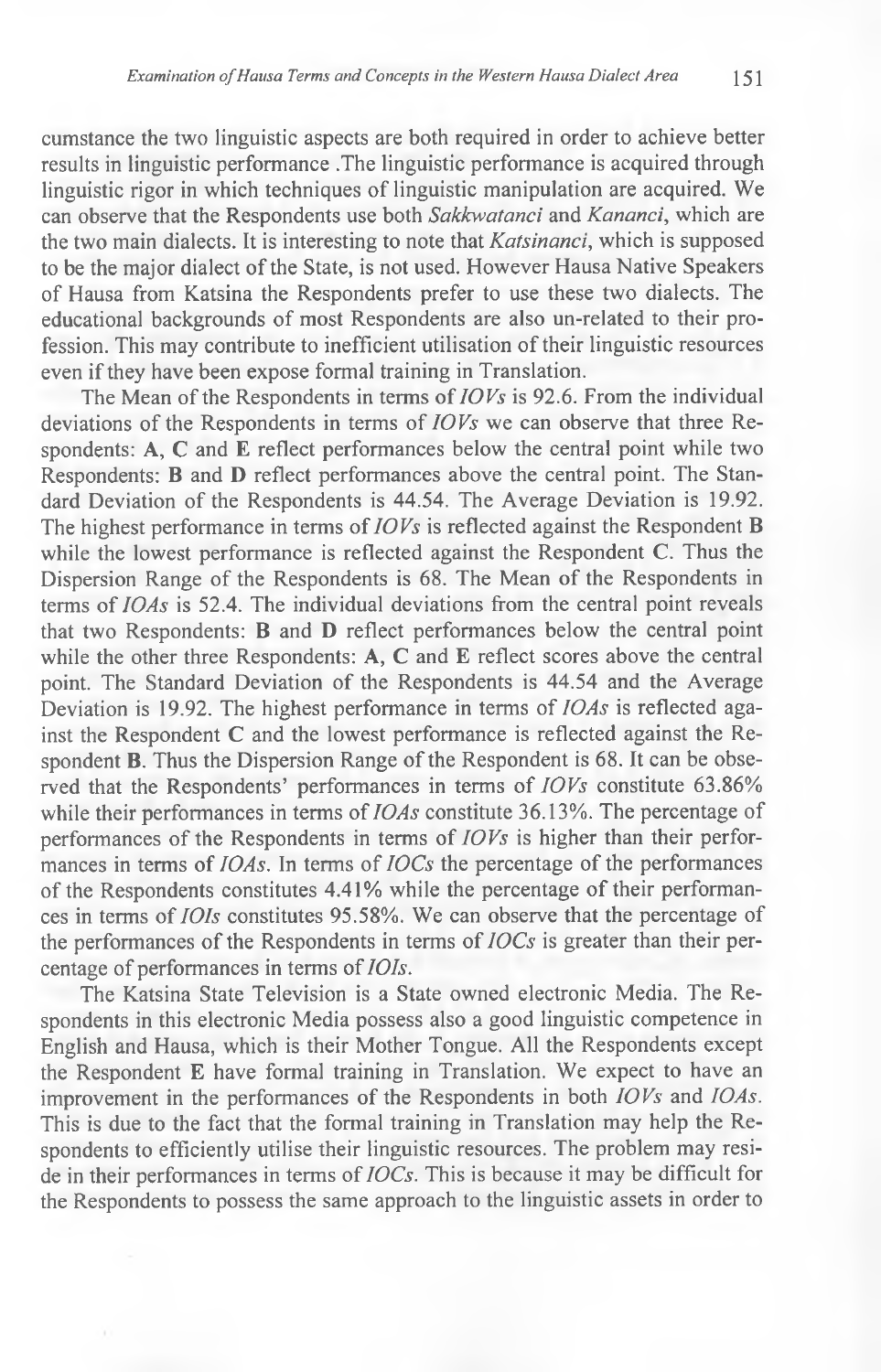carry home a point from the SL to TL whose Speakers are linguistically and culturally different. This is to mean that the management of linguistic resources may vary from one individual to another leading to various levels of performances in terms of *10 Vs, 10As* etc. Another factor, which may contribute to various degrees of *10 Vs* and *IOAs,* is the fact that most Media practioners do not possess relevant educational backgrounds that may be improved through formal training in Translation.

The Mean of the Respondents in the Katsina State Television in terms of *IOVs* is 70.6. The individual deviations show that three Respondents: **B**, **C** and E reflect performances below the central point while the Respondents: A and D reflect performance above the central point. The Standard Deviation of the Respondents is 37.38 while the Average Deviation is 16.72. From the individual Deviations we can equally observe that the highest in terms of *IOVs* is reflected against the Respondent D while the lowest performance is reflected against the Respondent E. Thus the Dispersion Range of the Respondents is 51. In terms of *IOAs* the Mean of the Respondents is 74.4. The individual deviations of the Respondents in terms of *IOAs* indicate that two Respondents: A and D reflect performances below the central point while the other three Respondents: B, C and E reflect performances above the central point. The Standard Deviation of the Respondents in terms of *IOAs* is 37.38 while the Average Deviation is 16.72. These individual Deviations reflect various levels of performances among the Respondents in terms of *IOAs.* The highest performance of the Respondent in terms of *IOAs* is reflected against the Respondent E while the lowest performance is reflected against the Respondent **D**. Thus the Dispersion Range of the Respondents is 51. The total scores of the Respondents in terms of *IOVs* constitute 48.68%. The total scores of the Respondents in terms of *IOAs* constitute 51.31%. From these percentages of performances of the Respondents we can deduce that the percentage of performances of the Respondents in terms of *IOVs* is lower than their percentage of performances in terms of *IOAs.* In terms of *IOCs* the performances of the Respondents constitute 7.72% while in terms of *IOIs* the percentage of the performances of the Respondents constitutes 92.27%. From these percentages of performances we can deduce that the percentage of performances in terms *IOIs* is higher than the percentage of performances in terms of *IOCs.* This indicates that the Respondents possess a high level of *IOVs* but lower level of *IOCs.* When we compare the percentage of performances of the Respondents in the Katsina State Radio with that of the Respondents in the Katsina State Television, we can deduce that the percentage of performances of the Respondents in the Katsina State Radio is higher. The Respondents in the Katsina State Television reflect higher performance in terms of *IOAs* in comparison with performance of the Respondents in the Katsina State Radio. In terms of *IOCs* the performances of the Respondents among the Respondents in Katsina State Television is higher than the performance of the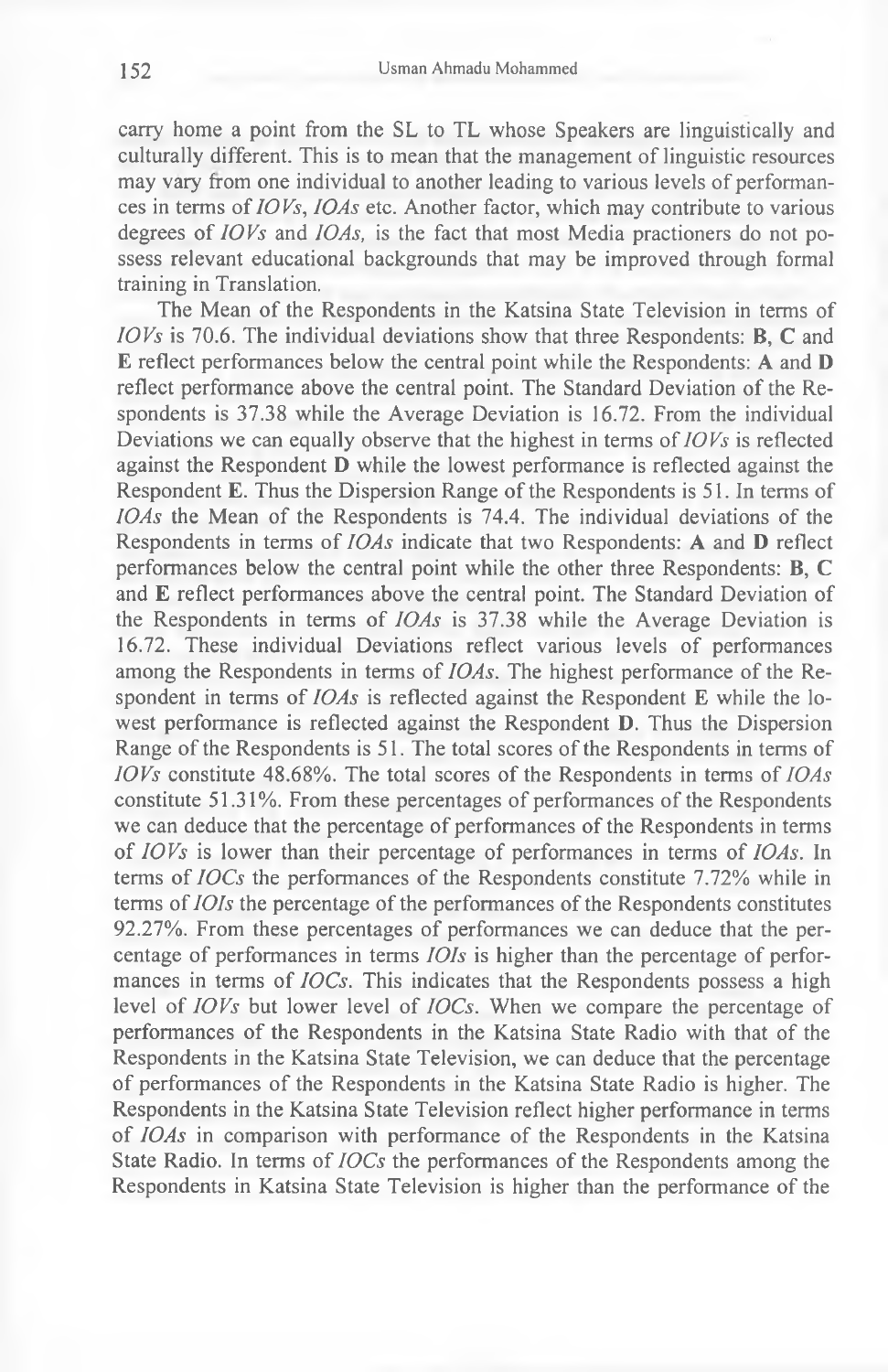Respondents in the katsina State Radio. Thus the Respondents in the Katsina State Radio reflect higher performance in terms of *IOIs.*

The NTA- Katsina is a Federal owned electronic Media. The Respondents in the electronic Media are Hausa Native Speakers of Hausa from Katsina. Thus we expect that the Respondents may be Speakers of Katsinanci, which is one the Western dialects of Hausa. When we compare the competences of the Respondents in the two languages i.e. Hausa and English, we discover that the competence of the Respondents in Hausa more than their competence in English. This may be due the fact that they are Hausa Native Speakers of Hausa. A high competence in English is also desirable. This is because of proper conceptualisation of t information embedded in SL. In addition to the competences in the two working languages, there is a need of a linguistic technical expertise to render a concept from the SL to the TL. Here we observe that the Respondents in this electronic Media use several dialects from both the Western and the Eastern varieties. The question is whether the use of several dialects is informed by the linguistic and/or ethnic composition of the Listeners/Viewers. It is interesting to note that Respondents in the other two electronic Media in the State do note use several dialects. These Respondents like others do not possess educational backgrounds that are related to their profession. This may seriously affect their performances in terms of *IOAs* and *IOCs.* The formal training that the Respondents are supposed to acquire is based on their educational backgrounds. Their efficiencies may be higher when their educational backgrounds are related to their profession.

The Mean of the Respondents in terms of *IOVs* is 82.83. From the individual deviations of the Respondents in this electronic Media we can deduce that two Respondents: B and C reflect performances below the central point while four Respondents: A, D, E and F reflect performances above the central point. The Standard Deviation of the Respondents in terms of *IOVs* is 47.9 while the Average Deviation is 19.55. From the individual deviations we can observe that the highest performance of the Respondents is reflected against the Respondent E while the lowest performance is reflected against the Respondent C. Thus the Dispersion Range of the performances of the Respondents is 78. The Mean of the Respondents in terms of *IOAs* is 62.16. Thus the individual deviations of the Respondents in terms of *IOAs* indicate that four Respondents: A, D, E and F reflect performances below the central point while two Respondents: B and C reflect performances above the central point. The Standard Deviation of the Respondents in terms of *IOAs* is 47.89 while the Average Deviation is 19.53. The highest performance in terms of *IOAs* is reflected against the Respondent C while the lowest performance in terms of *IOAs* is reflected against the Respondent E. Thus the Dispersion Range of the Respondents in terms of *IOAs* is 78. The total scores of the Respondents in terms of *IOVs* constitute 58.12%. The total scores of the Respondents in terms of *IOAs* constitute 42.87%. We can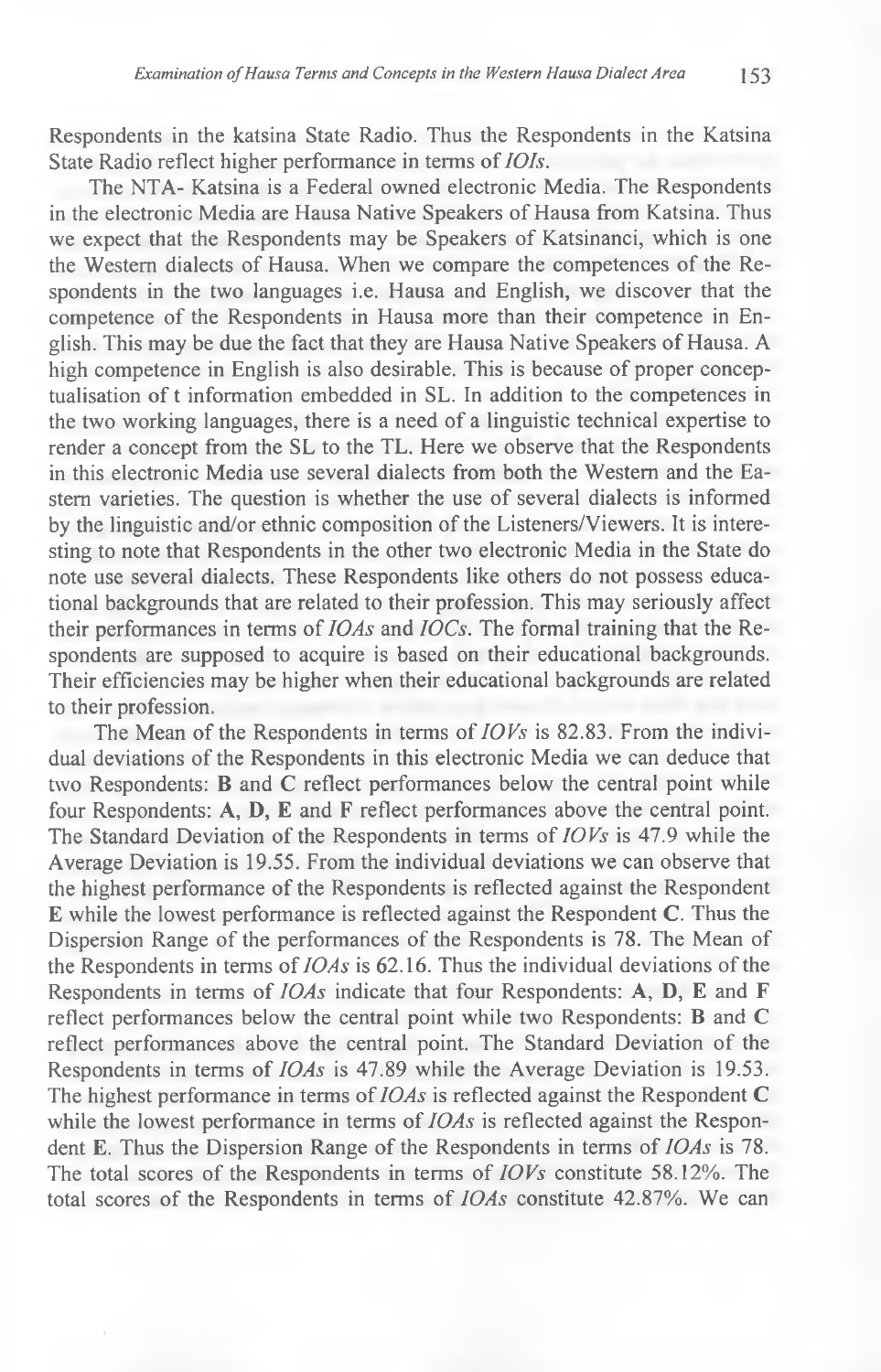observe the percentage of performances of the Respondents in terms of *IOVs* is greater than the percentage of their performances in terms of *IOAs.* In terms of *IOCs* the percentage of performances of the Respondents is 3.67% while in terms of *IOIs* the percentage of their performances constitute 96.32%. The highest percentage of performances in terms of *IOVs* is reflected against the Katsina State Radio then followed by the NTA-Katsina and then the Katsina State Television. The highest percentage of performances in terms of *IOAs* is reflected against the Katsina State Television then followed by the NTA-Katsina and the Katsina State Radio. In terms of *IOCs* the Katsina State Television reflects higher percentage of performances followed by the Katsina State Radio and then the NTA-Katsina.

The frequencies of listening habits of the Listeners/Viewers in Katsina State are considerably high. This results from the increased dependency on the electronic Media for News and feature programmes in Hausa. A high percentage of Listeners/Viewers prefer to listen to Hausa programmes in the Radio stations. Television stations are mostly preferred for English programmes. Listeners/Viewers in the State listen to various electronic Media both Radio and Television stations from the two Hausa dialect areas. In addition to the electronic Media in the State and neighbouring States, the Listeners/Viewers in the State listen to Western Radio Stations that broadcast in Hausa. The BBC-Hausa service has the highest percentage of Listeners followed by the VOA-Hausa service. From the percentages of Media preferences of the Respondents we can deduce that there is an increased dependency of Western electronic Media. This may be due to the presentations of the Hausa programmes in these electronic Media. It is observed that a high percentage of Listeners/Viewers misunderstand Hausa terms and concepts used in the Hausa programmes over the electronic Media. This means that the Media practitioners need to do more about the manipulation of linguistic resources in order to render certain concepts especially those which are alien to the culture of the speakers of the language i.e. Hausa. Though ethnic and linguistic homogeneity in this State are quite high it is necessary in the process of Hausa language development to take care of certain socio-linguistic factors that are related to Hausa Speakers in others heterogeneous States.

The Respondents in the electronic Media in Western Hausa dialect area are characterised by various performances in terms of *IOVs, IOAs, IOIs* and *IOCs.* In the electronic Media in Sokoto we observe that the highest performance in terms of *IOVs* is reflected against Rima Radio seconded by Sokoto State Television and then the NTA-Sokoto. In terms of *IOAs* the highest performance is reflected against the NTA-Sokoto seconded by the Sokoto State Television and then the Rima Radio. In the electronic Media in Katsina State the highest performance in terms of *IOVs* is reflected against Katsina State Radio seconded by the NTA-Katsina and then the Katsina State Television. In terms of *IOAs* the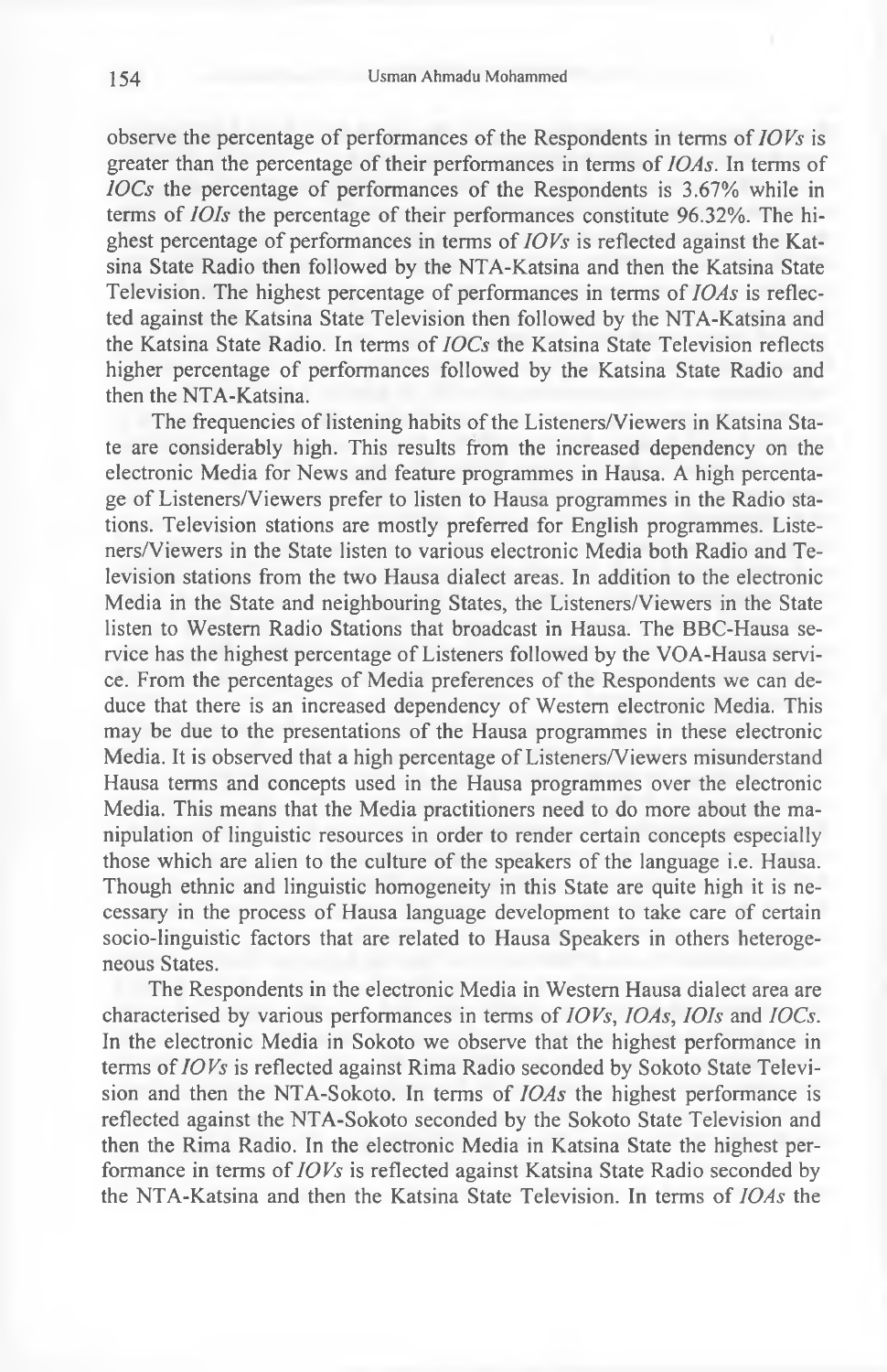highest performance is reflected against the Katsina State Television seconded by the NTA-Sokoto and then the Katsina State Radio. When we consider the electronic Media in the Western Hausa dialect area we observe that the highest percentage of performance in terms of *IOVs* is reflected against the Katsina State Radio seconded by the Rima Radio-Sokoto then the Sokoto State Television then the NTA-Katsina then the Katsina State Television and then the NTA-Sokoto. In terms of *IOAs* the highest performance is reflected against the NTA-Sokoto seconded by Katsina State Radio then the NTA-Katsina then the Sokoto State Television then the Rima Radio Sokoto and then the Katsina State Radio. In terms of *IOCs* the highest performance among the electronic Media in Sokoto State is reflected against the NTA-Sokoto seconded by Rima Radio and then the Sokoto State Television. While in terms of *IOIs* the highest performance in the electronic Media in the State is reflected against the Sokoto State Television seconded by the Rima Radio and then the NTA-Sokoto. In the electronic Media in Katsina State the highest performance in terms of *IOCs* is reflected against the Katsina State Television seconded by the Katsina State Radio and then the NTA-Sokoto. While in terms of *IOIs* the highest performance is reflected against NTA-Katsina seconded by the Katsina State Radio and then the Katsina State Television. When we consider the Western Hausa dialect area we observe that the highest performance in terms of *IOVs* is reflected against the Katsina State Radio seconded by Rima Radio then Sokoto State Television then NTA-Katsina then Katsina State Television and then the NTA-Sokoto. While in terms of *IOAs* the highest performance is reflected against the NTA-Sokoto seconded by Katsina State Television then NTA-Katsina then Sokoto State Television then Rima Radio and then the Katsina State Radio. In terms of *IOCs* the highest performance is reflected against two electronic Media: NTA-Sokoto and the Katsina State Television followed by Katsina State Radio followed by Rima Radio followed by NTA-Katsina and then Sokoto State Television. While in terms of *IOIs* the highest performance is reflected against the Sokoto State Television seconded by the NTA-Katsina then Rima Radio then Katsina State Radio and then the Katsina State Television and the NTA-Sokoto.

#### **4. Summary**

We have observed various degrees performances in terms of *IOVs, IOAs, IOCs* and *IOIs* of Respondents in the electronic Media in the Western Hausa dialect area. Comparing the percentages of performances of the Respondents in the all the electronic Media here considered in terms of *IOVs* we can observe that the highest percentage of performances of the Respondents is reflected against the Katsina State Radio with 63.86% then the Rima Radio-Sokoto with 63.44% then the Sokoto State Television with 58.5% then the NTA-Katsina with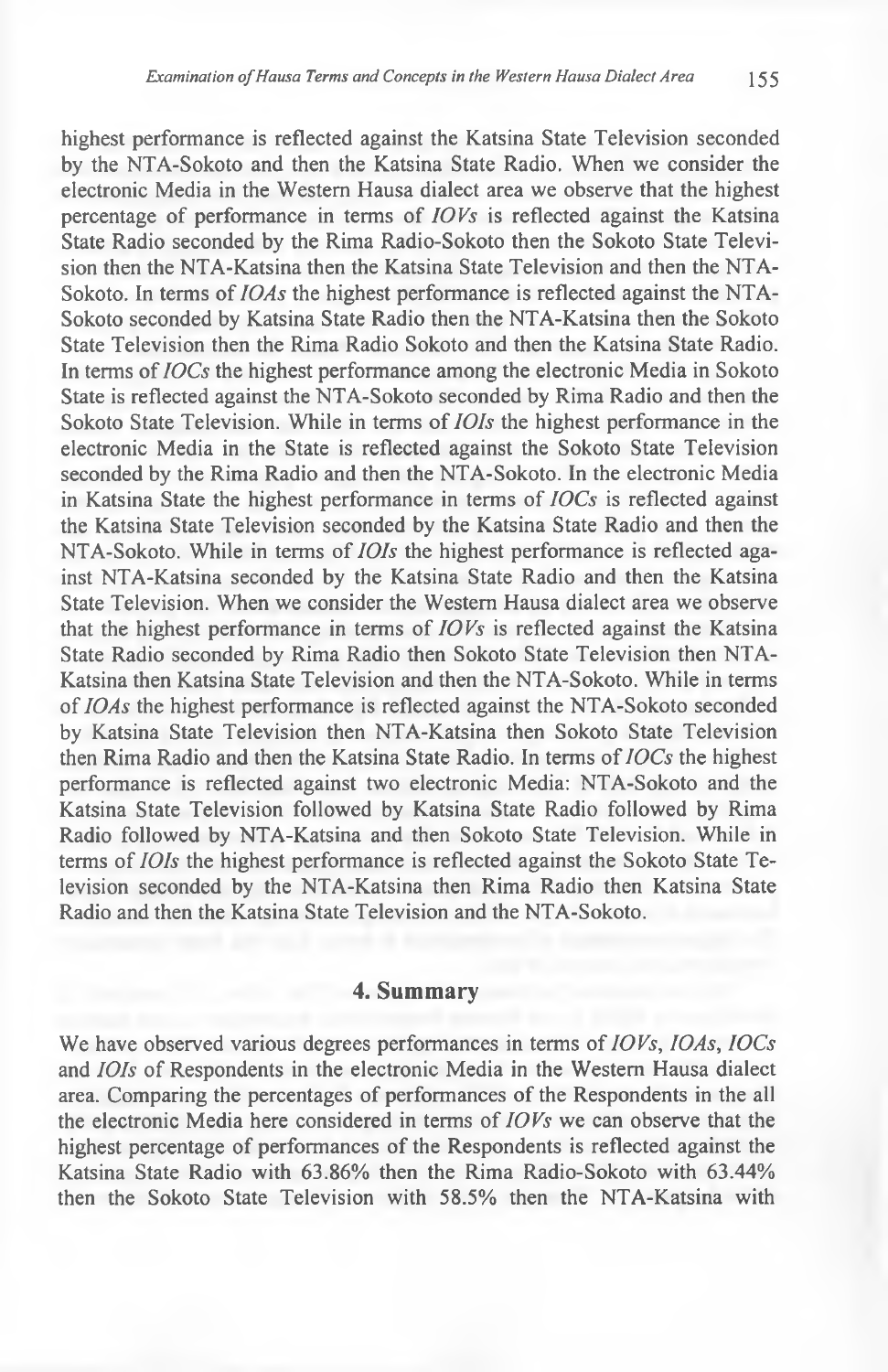57.12% then the Katsina State Television with 52.68% then the Katsina State Television 48.68% then the NTA-Sokoto with 38.89%. We can observe various percentages of performances in terms of *IOVs* that vary from one electronic Media to another. We can observe that four electronic Media reflect percentages of performances in terms of *IOVs* above fifty per cent. There are eight electronic Media, which reflect percentages of performances in terms of *IOVs* below fifty per cent. Two electronic Media reflect percentages of performances in terms of *IOVs* below fifty per cent. In terms of *10As* the highest percentage of performances is reflected against the NTA-Sokoto 61.1% then the Katsina State Television with 51.31% then the NTA-Katsina with 42.87% then the Sokoto State Television with 41.49% then the Rima Radio-Sokoto with 36.55% then the Katsina State Radio with 36.13% then the. There are two electronic Media, which reflect percentages of performances above fifty per cent in terms of *IOAs..* In terms of *IOCs* the highest percentage of performances is reflected against Katsina State Television and the NTA-Sokoto with 7.72% each then the Katsina State Radio with 4.41% then the Rima Radio with 4.27% then the NTA-Katsina with 3.67% then lastly the NTA-Sokoto with 1.26%. From the percentages of performances in terms of *IOCs* we can deduce that none of the electronic Media reflect a percentage of performances above fifty per cent. We can further observe that in spite of the low percentages of performances in terms of *IOCs*, the electronic Media that reflect high percentages of performances in terms of *IOAs* are ranked low in terms of *IOCs* and those which reflect low performances in terms of *IOAs* are ranked high in terms of *IOCs.* In terms of *IOIs* the highest percentage of performances is reflected against the NTA-Sokoto with 98.73% followed by the NTA-Katsina with 96.32% then the Rima Radio Sokoto with 95.72% then the Katsina State Radio with 95.29 then followed by two electronic Media: the Katsina State Television and the NTA-Sokoto with both 92.27% each. From the percentages of performances in terms of *IOIs* we can deduce that the electronic Media that reflect low percentages of performances in terms of *IOAs* are those, which reflect high percentages of performances in terms of *IOIs.* We can further posit that the electronic Media reflect higher percentages of performances in terms *IOAs* but lower percentages of performances in terms of *IOIs.*

The percentages of performances in terms of *IOVs, IOAs, IOCs* and *IOIs* of the electronic Media in the Western Hausa dialect area reflect various realities in terms of the use of Hausa in the Nigerian electronic Media. These performances differ not only within the same electronic Media in the same State but also across electronic Media within and across the States. Many socio-linguistic factors contributed to these variations in the performances. Among these sociolinguistic factors include the educational linguistic and ethnic backgrounds of the Respondents. These factors seriously affect the communicative competence of the language i.e. Hausa, on which Millions of Hausa Listeners/Viewers de